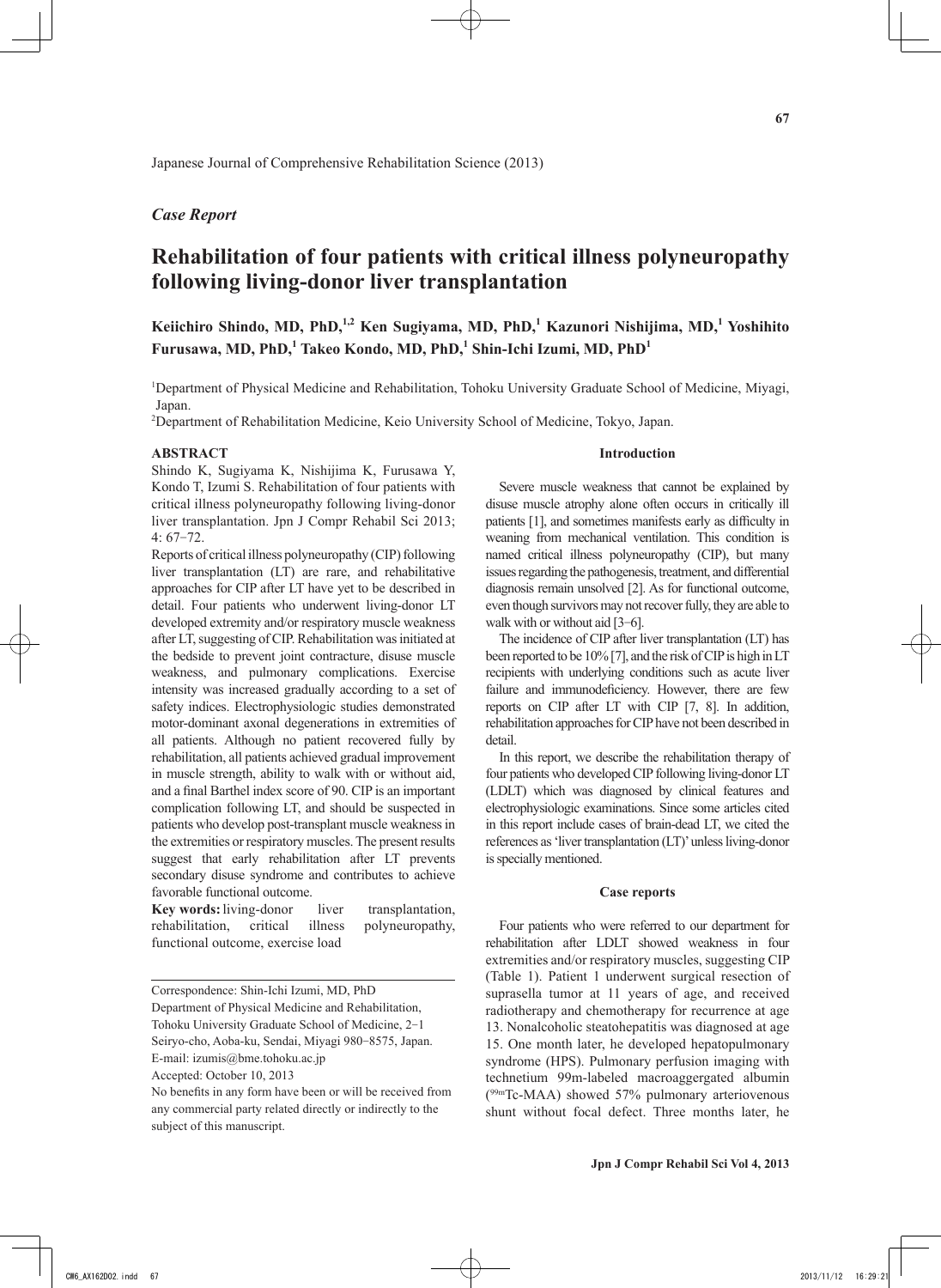| Patient                         |                        |                  |                  | 4                                     |
|---------------------------------|------------------------|------------------|------------------|---------------------------------------|
| Age, Sex                        | 15 year-old male       | 29 year-old male |                  | 64 year-old female 55 year-old female |
| Primary disease                 | HPS, LC, NASH          | LC, PSC          | Cryptogenic LC   | HCC, LC, HCV                          |
| BMI at admission $(kg/m2)$      | 27.1                   | 24.2             | 18.1             | 39.4                                  |
| Child-Pugh class                | <b>B</b> 8             | C <sub>12</sub>  | C <sub>13</sub>  | C 12                                  |
| Reoperation after LT            |                        |                  |                  |                                       |
|                                 | FK 506, basiliximab    | Cyclosporine,    | FK 506,          | FK 506,                               |
| Immunosuppressants              |                        | basiliximab      | basiliximab      | basiliximab                           |
| Methylprednisolone (first dose) | $250 \text{ mg}$       | $375 \text{ mg}$ | $375 \text{ mg}$ | $375 \text{ mg}$                      |
| Duration of muscle relaxant use | $10 \text{ days}$ (VB) | $1$ day (VB)     | $1$ day (VB)     | 8 days (VB)                           |
| Peak serum CK (IU/l)            | 1045 (Day 1)           | Normal range     | 1907 (Day 1)     | 2964 (Day 1)                          |
| End of mechanical ventilation   | Day 7                  | Day 14           | Day 78           | Day 55                                |
| End of ICU stay                 | Day $15$               | Day $21$         | Day 87           | Day 57                                |

**Table 1.** Clinical and demographic details of four patients with CIP.

Day 0 is the day of transplantation.

HPS, hepatopulmonary syndrome; LC, liver cirrhosis; NASH, nonalcoholic steatohepatitis; PSC, primary sclerosing cholangitis; HCC, hepatocellular carcinoma; HCV, hepatitis C virus; BMI, Body mass index; VB, vecuronium bromide; CK, creatine phosphokinase; ICU, intensive care unit.

#### received LDLT from his mother.

Patient 2 was diagnosed with primary sclerosing cholangitis at 22 years of age. At age 28, he had upper gastrointestinal bleeding from esophageal varices. Two months later, he received LDLT from his wife.

Patient 3 had upper gastrointestinal bleeding from esophageal varices, and was diagnosed with cryptogenic liver cirrhosis at 61 years of age. Because of gradual deterioration of liver function, she underwent LDLT from her sister.

Patient 4 was diagnosed with cirrhosis by hepatitis C at 49 years of age, and with hepatocellular carcinoma at age 54. Six months later, she underwent LDLT from her husband.

Prior to LDLT, three patients were able to walk outdoors, while Patient 1 was able to walk indoors only because of HPS. There was no history of alcoholic and diabetic peripheral neuropathy in all four patients.

Corticosteroids and immunosuppressants were initiated immediately after transplantation. Vecuronium bromide was administered during mechanical ventilation from day 1 to day 10 following transplantation. Patient 1 to 3 underwent reoperations because of portal vein stenosis in Patient 1, hepatic artery thrombosis in Patient 2, and portal vein reflux in Patient 3. No patient underwent retransplantation. Patient 2 developed acute renal failure and serum creatinine level was elevated to 4.2 mg/dL on the third post-transplant day. There was no evidence of sepsis based on bacteriologic examination, and aminoglycoside was not used.

The patients were referred for rehabilitation between 16 and 38 days after LDLT (Table 2). Barthel index [9] that measures activities of daily living (ADL) ranged from scores of 0 to 20. Two patients were still on mechanical ventilation. Distal dominant muscle weakness in four extremities and diminished deep tendon reflex in upper and lower extremities were observed in all patients. Patients 1 and 2 showed distal-dominant sensory disturbances and muscle atrophy, while sensory disturbance could not be evaluated in the other two patients because of severe edema.

We suspected CIP based on clinical findings and prescribed rehabilitation 5 times a week with the primary goal to prevent joint contracture, disuse muscle weakness, and pulmonary complications. We gradually increased the exercise intensity as the patient's general condition improved and neuromuscular recovery progressed. Once the patient was capable of sitting independently for 5 minutes, we started standing and walking training at the bedside.

We determined the exercise intensity according to the indices reported previously [10, 11]:

- ・Heart rate not exceeding 75 to 80% of the estimated maximum heart rate.
- ・Oxygen saturation of peripheral artery not lower than 90%.
- ・Perceived exertion not exceeding scores 12-13 on the Borg scale [12].
- ・No signs of exercise overload, such as excessive muscle pain and sudden muscle weakness.

In addition, because Patient 1 had postural hypoxemia, he underwent exercise in a supine position as reported previously [13] at a higher oxygen flow rate (maximum 10 L/min oxygen by nasal mask) than the other three patients.

To evaluate CIP, we performed electrodiagnostic tests between day 42 and day 193 after LDLT. Nerve conduction studies were carried out according to the methods described by Kimura [14]. These tests showed decreased amplitudes of compound muscle action potentials and sensory nerve action potentials, and delayed F wave latencies (Table 3). Needle electromyography was performed in Patients 3 and 4 (Table 4), but was contraindicated in Patients 1 and 2 who had thrombocytopenia. The muscles studied were deltoid, abductor pollicis brevis, first dorsal interosseous,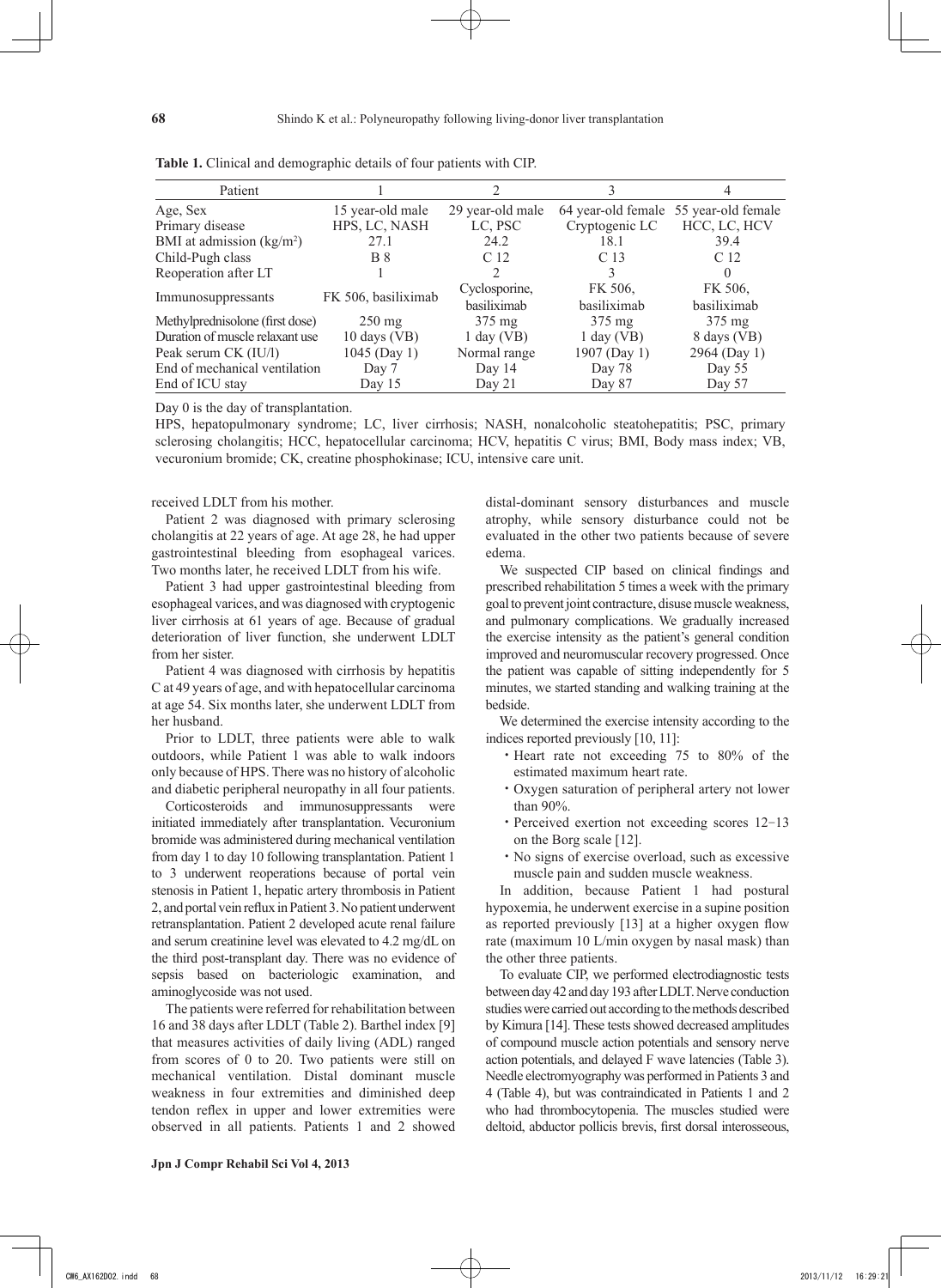| Patient                                           |                                                 | 2                  | 3               | 4               |  |
|---------------------------------------------------|-------------------------------------------------|--------------------|-----------------|-----------------|--|
| Referral for rehabilitation                       | Day 17                                          | Day 29             | Day 38          | Day $16$        |  |
| Oxygen / Mechanical ventilation                   | 8L/min by mask                                  | 2L/min by cannula  | <b>SIMV</b>     | <b>SIMV</b>     |  |
| Bed rest level                                    | Rest in bed                                     | Rest in bed        | Absolute rest   | Absolute rest   |  |
| MMT of U/E (proximal / distal)                    | $2 - 3 / 1 - 2$                                 | $3 - 4 / 3$        | $1+/1$          | 1/0             |  |
| MMT of L/E (proximal / distal)                    | $2/1-2$                                         | 3/2                |                 | 1/0             |  |
| Muscle atrophy                                    | Left FDI and<br>bilat. TA                       | Bilat. FDI and TA  | NA due to edema | NA due to edema |  |
|                                                   | Bilat. hand,                                    | Bilat. hand.       |                 | NA due to edema |  |
| Sensory disturbance, numbness                     | dorsum pedis,                                   | dorsum pedis,      | NA due to edema |                 |  |
|                                                   | and lateral side of leg and lateral side of leg |                    |                 |                 |  |
|                                                   |                                                 |                    |                 |                 |  |
| Barthel index score                               | 5                                               | 20                 | $\theta$        | $\theta$        |  |
| End of rehabilitation                             | Day 147                                         | Day 55             | Day 246         | Day 203         |  |
|                                                   | Transfer to other                               | Infection of liver | Discharge from  | Discharge from  |  |
| Reason for termination                            | facility                                        | graft              | hospital        | hospital        |  |
| MMT of U/E (proximal / distal)                    | $3 - 4/2 - 3$                                   | $4 - 5 / 4$        | $4/3-4$         | $4/3-4$         |  |
| MMT of $L/E$ (proximal / distal)                  | 4/4                                             | $4 - 5/4$          | $4/3-4$         | $4 - 5 / 3 - 4$ |  |
| Sensory disturbance, numbness Bilat. dorsum pedis |                                                 | None               | None            | None            |  |
| Walking aid                                       | Walker, 5L/min<br>$O2$ by mask                  | None               | None            | None            |  |
| Gait endurance (m)                                | 15                                              | 400                | 100             | 100             |  |

**Table 2.** Clinical evaluations at referral for rehabilitation and at the end of rehabilitation.

Day 0 is the day of liver transplantation.

SIMV, synchronized intermittent mandatory ventilation; MMT, manual muscle testing using a scale of 0 (none) to 5 (normal); U/E, upper extremity; L/E, lower extremity; FDI, first dorsal interossei; TA, tibialis anterior; Bilat, bilateral; NA, not assessable.

**Table 3.** Nerve conduction studies.

| Nerve                            |            | Test                                | Normal<br>range | Patient 1                          | Patient 2                           | Patient 3                 | Patient 4                 |
|----------------------------------|------------|-------------------------------------|-----------------|------------------------------------|-------------------------------------|---------------------------|---------------------------|
| R/L median nerve                 | <b>MCS</b> | Amplitude - APB (mV)                | 3.5 <           | $\sim$ / 1.3                       | $\sim$ / 9.9                        | $\sim$ / 2.1              | 4.1 / 2.0                 |
|                                  |            | Distal latency (ms)                 | < 4.2           | $\sim$ / 3.4                       | $\sim$ / 3.0                        | $\sim$ / 4.1              | 4.3 / 3.8                 |
|                                  |            | Conduction velocity - forearm (m/s) | 48 <            | $\sim$ / 52.5                      | $\sim$ / 61.8                       |                           | $\sim$ / 54.9 54.4 / 57.7 |
|                                  |            | F wave latency / Height (ms/m)      | < 16.5          | $\sim / \sim$                      | $\sim$ / 15.7                       |                           | $\sim$ / 16.9 15.6 / 15.8 |
| R/L median nerve                 | <b>SCS</b> | Amplitude $(\mu V)$                 | 19 <            | $\sim/ \sim$                       | $\sim$ / 27.3                       |                           | $\sim$ / 41.1 29.2 / 14.1 |
|                                  |            | Distal latency (ms)                 | < 3.5           | $\sim / \sim$                      | $\sim$ / 2.5                        | $\sim$ / 3.4              | 2.9/3.2                   |
| R/L ulnar nerve                  | <b>MCS</b> | Amplitude - ADM (mV)                | 2.8 <           | $\sim$ / 1.5                       | $\sim 15.9$                         | $\sim$ / 3.4              | $\sim$ / 6.2              |
|                                  |            | Distal latency (ms)                 | < 3.4           | $\sim$ / 3.2                       | $\sim$ / 3.1                        | $\sim$ / 3.4              | $\sim$ / 2.8              |
|                                  |            | Conduction velocity - forearm (m/s) | 49 <            | $\sim$ / 44.3                      | $\sim$ / 52.6                       | $\sim$ / 51.9             | $\sim$ / 55.1             |
|                                  |            | F wave latency / Height (ms/m)      | < 16.5          | $\sim$ / 18.3                      | $\sim$ / 16.2                       | $\sim$ / 16.9             | $\sim$ / 15.0             |
| R/L ulnar nerve                  | <b>SCS</b> | Amplitude $(\mu V)$                 | 18 <            | $\sim$ / 3.3                       | $\sim$ / 27.9                       | $\sim$ / 13.7             | $\sim$ / 18.4             |
|                                  |            | Distal latency (ms)                 | < 3.1           | $\sim$ / 2.9                       | $\sim 12.7$                         | $\sim$ / 2.5              | $\sim/$ 2.8               |
| R/L tibial nerve                 | <b>MCS</b> | Amplitude - AH (mV)                 | 2.9 <           | NE / NE                            | 11.8 / 10.1                         | 5.2/5.7                   | $\sim$ / 3.3              |
|                                  |            | Conduction velocity - leg (m/s)     | 41 <            | NE / NE                            |                                     | 44.0 / 46.2 39.7 / 38.0   | $\sim$ / 41.4             |
|                                  |            | F wave latency / Height (ms/m)      | $<$ 29          | NE/NE                              |                                     | $27.0 / 25.8$ 32.5 / 32.5 | $\sim$ / 33.6             |
| R/L peroneal nerve               | <b>MCS</b> | Amplitude - EDB (mV)                | 2.5 <           | 0.35 / 0.31 0.22 / 0.70 0.57 / 1.3 |                                     |                           | $\sim / 0.76$             |
|                                  |            | Conduction velocity - leg (m/s)     | 40 <            |                                    | 45.5 / 41.9 30.1 / 35.2 37.9 / 41.5 |                           | $\sim$ / 45.4             |
| R/L sural nerve                  | <b>SCS</b> | Amplitude $(\mu V)$                 | 6 <             | $\sim$ / 3.4                       | 8.1/NE                              | 3.0 / 5.3                 | $\sim$ / 3.0              |
|                                  |            | Distal latency (ms)                 | < 3.4           | $\sim$ / 2.0                       | 2.8/NE                              | 2.9/3.1                   | $\sim$ / 3.5              |
| Time of electrophysiologic study |            |                                     |                 | Day 42                             | Day 52                              | Day 193                   | Day 115                   |

Day 0 is the day of transplantation.

R/L, right / left; MCS, motor conduction study; SCS, sensory conduction study; NE, not evoked; APB, abductor pollicis brevis; ADM, abductor digiti minimi; AH, abductor hallucis; EDB, extensor digitorum brevis; "~", not tested.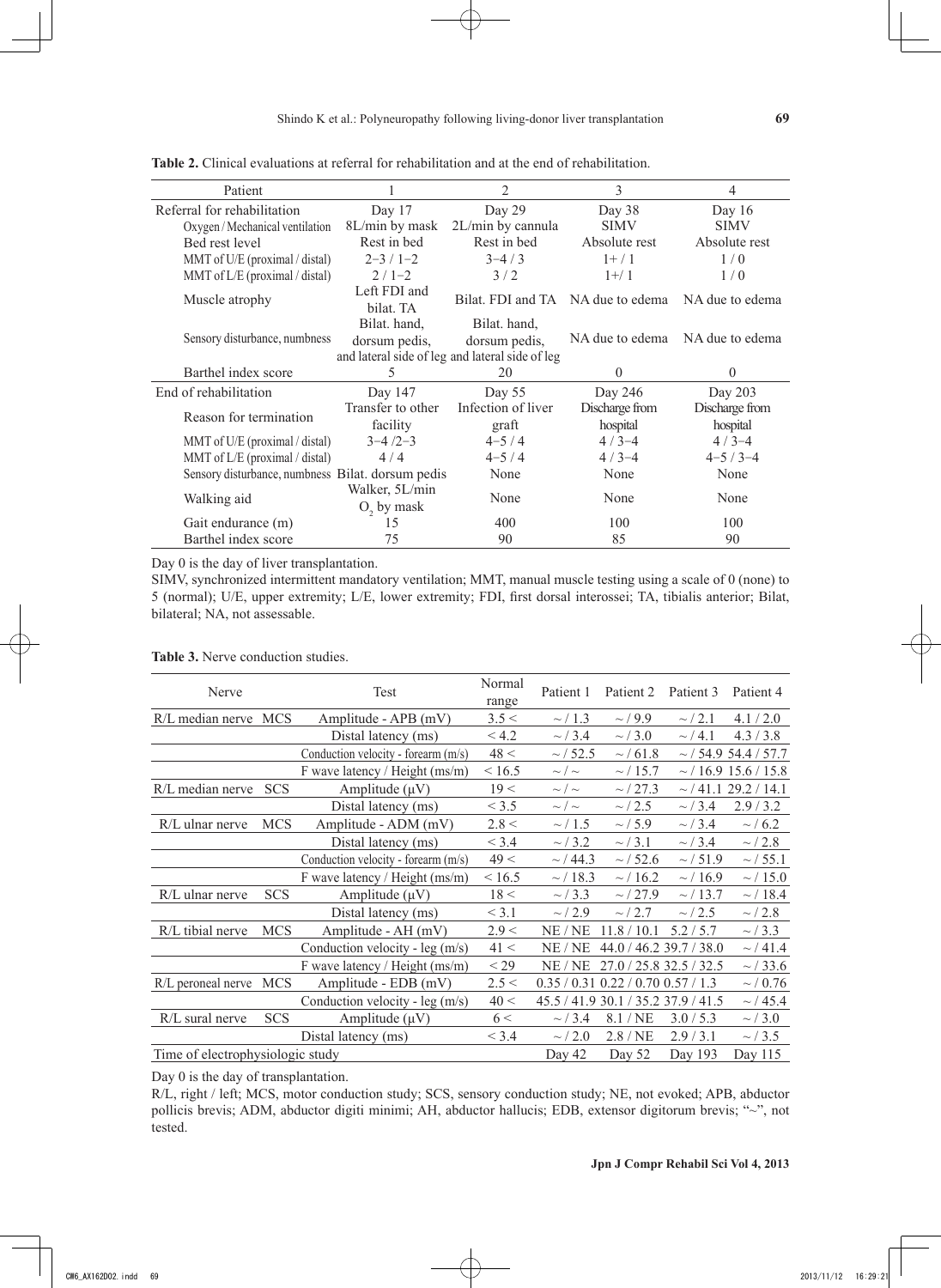|         | Muscle      | Spontaneous activity |            | Voluntary contraction |             |                                              |              |                     |
|---------|-------------|----------------------|------------|-----------------------|-------------|----------------------------------------------|--------------|---------------------|
| Patient |             | Fib                  | <b>PSW</b> | Others                |             | Amplitude (mV) Duration (msec) Polyphasicity |              | Interferencepattern |
| 3       | L TA        | $+2$                 | $+4$       |                       | $0.3 - 1.0$ | $6 - 20$                                     | $+2$         | $+2 \sim +3$        |
|         | R GC        | $+1$                 | $+3$       |                       | $0.4 - 2.0$ | $5 - 15$                                     | $+1 \sim +2$ | $+3$                |
|         | L FDI       | $+2$                 | $+4$       |                       | $0.4 - 2.5$ | $10 - 30$                                    | $+3$         | $+2 \sim +3$        |
|         | <b>LAPB</b> | $+3$                 | $+4$       |                       | $0.3 - 1.5$ | $5 - 15$                                     | $+2$         | $+3$                |
|         | R TA        | $+2$                 | $+3$       |                       | $0.4 - 1.8$ | $6 - 15$                                     | $+2$         | $+3$                |
| 4       | L Deltoid   |                      | $+1$       |                       | $0.3 - 1.5$ | $4 - 10$                                     | $+1$         | $+3$                |
|         | <b>LAPB</b> | $+1$                 | $+1$       | $CRD(+)$              | $0.5 - 3.0$ | $4 - 12$                                     | $+1$         | $+3$                |
|         | L TA        | —                    | $+1$       |                       | $0.3 - 2.0$ | $5 - 15$                                     | $+2$         | $+3$                |
|         | L GC        |                      | $+1$       | $CRD(+)$              | $0.4 - 1.6$ | $4 - 10$                                     | $+1$         | $+3$                |
|         | L Iliopsoas |                      | $+1$       |                       | $0.3 - 1.5$ | $4 - 10$                                     | $+1$         | $+3$                |
|         | R TA        |                      | $+1$       |                       | $0.4 - 2.0$ | $4 - 12$                                     | $+2$         | $+3$                |

**Table 4.** Concentric needle electromyography.

L, left; R, right; TA, tibialis anterior; GC, gastrocnemius; FDI, first dorsal interossei; APB, abductor pollicis brevis; Fib, fibrillation potential; PSW, positive sharp wave; CRD, complex repetitive discharge.

Semiquantitative grade of spontaneous activity: +1 rare; +2 occasional; +3 frequent; +4 abundant (according to Kimura [14] p. 346).

> $100$  $90$

Semiquantitative grade of polyphasicity:  $0$  (none) to  $+4$  (all motor units tested).

Semiquantitative grade of interference pattern: 0 (no motor unit) to  $+4$  (normal).

iliopsoas, tibialis anterior, and gastrocnemius muscles. In both Patients 3 and 4, abnormal spontaneous activities, an increase in polyphasic motor unit action potentials, and a decrease in interference patterns were observed in all the muscles studied. But no myopathic motor unit was detected. These electrophysiologic findings suggested that motor-dominant axonal degeneration of peripheral nerves was the major pathology involved. Muscle and nerve biopsies were considered to be contraindicated [2] and therefore not done. Consequently, other causes of muscle weakness, such as acute inflammatory demyelinating polyneuropathy, critical illness myopathy, muscle relaxants, and immunosuppressants could not be ruled out.

The duration of rehabilitation ranged from 26 to 208 days, although exercises were sometimes interrupted by infections. All patients showed gradual improvement in muscle strength and were able to walk for 15 to 400 m, but residual muscle weakness persisted (Table 2). The patients were almost independent in ADL (Figure 1). In Patient 1, although pulmonary arteriovenous shunt decreased to 25%, he had residual HPS and required a walker and supplemental oxygen at the end of rehabilitation therapy.

Three patients presented for follow-up after rehabilitation therapy. Patient 1 visited at 192 days after LDLT. He was able to walk without aid, with a Barthel index score of 90. Patient 3 presented for follow-up at 277 days after LDLT, with a Barthel index score of 90. On the other hand, Patient 2 who discontinued rehabilitation because of graft infection died at 297 days after LDLT.



after liver transplantation in four patients.

In all patients, the Barthel index scores are low at referral for rehabilitation and eventually increase to 90, although the period of rehabilitation required differs among patients.

#### **Discussion**

Rehabilitation therapy early after LT is conducted concomitant with medical management to prevent three major complications; rejection, infection, and thrombosis, with due attention paid to the bleeding tendency and limitation of body position for graft establishment. The reduced exercise tolerance after patients are permitted to leave bed is an issue [15].

CIP not only delays weaning from mechanical ventilation, but may also cause secondary complications such as joint contractures, and hinder improvement of ADL and exercise tolerance during a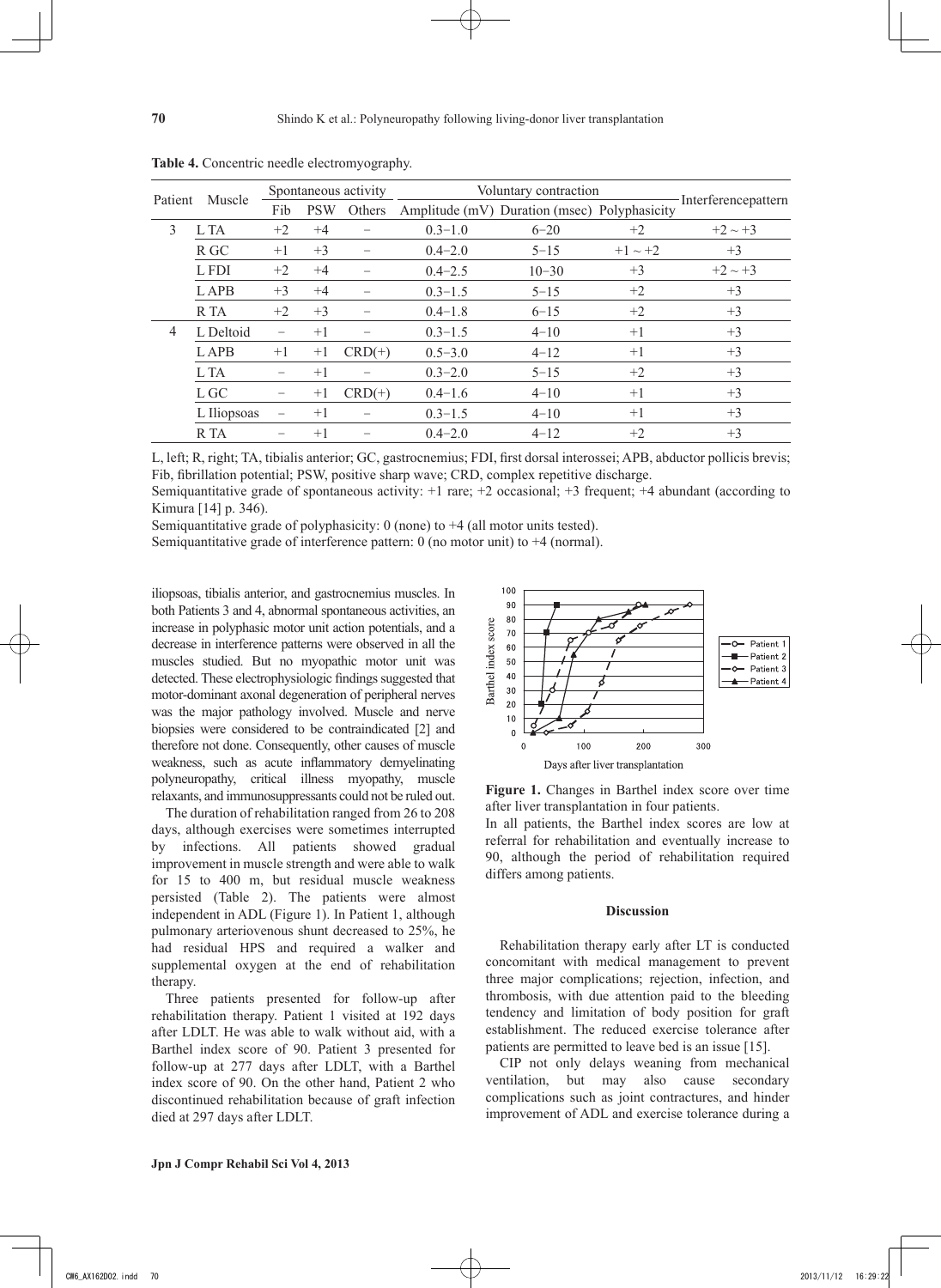period when physical activity should be promoted. In fact, the four patients in this report showed delayed weaning from mechanical ventilation (7-78 days after LDLT), and slower improvement of Barthel index score compared with a previous report [16].

There are no established criteria regarding the optimal timing to initiate rehabilitation and the exercise intensity for CIP after LT. The present four patients were referred for rehabilitation relatively late, between day 16 and day 38 following LDLT, after the onset of CIP. When CIP is suspected, it is important to initiate rehabilitation therapy as soon as possible to address neuropathy. At the same time, attention has to be paid to the effect of exercise overload on neuropathy. A previous research that evaluated the effect of aerobic exercises at Borg index below 15 three times a week for 24 weeks in patients with familial amyloidotic polyneuropathy who underwent LT 2 to 12 months before the study showed improvements of body composition and walking capacity [17]. In the present study, exercise intensity was determined by monitoring heart rate, peripheral blood oxygen saturations and perceived exertion (Borg scale), which are indices of exercise intensity conventionally used in patients with liver dysfunction [10, 11, 18]. As we did not experience any adverse effect by exercises, these indices appear to be useful to determine exercise intensity even in patients with CIP after LT.

The prognosis of CIP is variable, and complete recovery from CIP may be delayed for over 2 years [5, 6]. Patients who survive have relatively good functional outcome. However, while most patients regain walking ability, residual problems of functional disability and social disadvantage remain even after one year [3], therefore continuous rehabilitation is necessary [19]. As for CIP following LT, the time required for functional recovery varies among two previous reported cases [7, 8] and the present four cases.

Patient 2 accomplished a Barthel index score of 90 earlier than the other three patients, was weaned from mechanical ventilation earlier than Patients 3 and 4, and had milder muscle weakness and nerve conduction abnormalities than the other three patients. These findings suggest that Patient 2 had relatively mild CIP, but the effects of other variables are also possible, such as age and exercise tolerance before LDLT.

Previous reports have demonstrated reduced functional status in patients before LT [20], and an association between lower functional status before LT and higher post-transplant mortality [21]. These findings together with our experience of post-LT rehabilitation discussed above suggest that identifying the causes of decreased exercise tolerance before and after LT and planning effective rehabilitative interventions at appropriate timing may improve survival and functional outcome after LT.

#### **Acknowledgments**

A part of this research was presented at the 35th Meeting of the Japanese Society of Clinical Neurophysiology in 2005 and at the 43rd Annual Congress of the Japanese Association of Rehabilitation Medicine in 2006.

#### **References**

- 1. Bolton CF, Gilbert JJ, Hahn AF, Sibbald WJ. Polyneuropathy in critically ill patients. J Neurol Neurosurg Psychiatry 1984; 47: 1223-31.
- 2. Bolton CF. Neuromuscular manifestations of critical illness. Muscle Nerve 2005; 32: 140-63.
- 3. van der Schaaf M, Beelen A, de Vos R. Functional outcome in patients with critical illness polyneuropathy. Disabil Rehabil 2004; 26: 1189-97.
- 4. van der Schaaf M, Beelen A, de Groot IJ. Critical illness polyneuropathy: a summary of the literature on rehabilitation outcome. Disabil Rehabil 2000; 22: 808- 10.
- 5. Zifko UA. Long-term outcome of critical illness polyneuropathy. Muscle Nerve Suppl 2000; 9: S49-52.
- 6. de Seze M, Petit H, Wiart L, Cardinaud JP, Gaujard E, Joseph PA, Mazaux JM, Barat M. Critical illness polyneuropathy. A 2-year follow-up study in 19 severe cases. Eur Neurol 2000; 43: 61-9.
- 7. Rezaiguia-Delclaux S, Lefaucheur JP, Zakkouri M, Duvoux C, Duvaldestin P, Stephan F. Severe acute polyneuropathy complicating orthotopic liver allograft failure. Transplantation 2002; 74: 880-2.
- 8. Atalay A, Karatas M, Turhan N, Ozturk TS, Emiroglu R, Haberal M. Bilateral drop-foot after orthotopic liver transplant. Transplant Proc 2006; 38: 1471-3.
- 9. Mahoney FI, Barthel DW. Functional evaluation: The Barthel Index. Md State Med J 1965; 14: 61-5.
- 10. Hioki Y, Naoe Y, Uchida A. Functional outcomes after inpatient rehabilitation of recipients after living-donar liver transplantation. Jpn J Rehabil Med 2004: 41: 859- 67. Japanese.
- 11. Ritland S, Foss NE, Skrede S. The effect of a standardized work load on 'liver tests' in patients with chronic active hepatitis. Scand J Gastroenterol 1982; 17: 1013-6.
- 12. Borg GA. Psychophysical bases of perceived exertion. Med Sci Sports Exerc 1982; 14: 377-81.
- 13. Kohzuki M, Abo T, Watanabe M, et al. Rehabilitating patients with hepatopulmonary syndrome using livingrelated orthotopic liver transplant: a case report. Arch Phys Med Rehabil 2000; 81: 1527-30.
- 14. Kimura J. Electrodiagnosis in deseases of nerve and muscle. 3rd ed. Oxford; 2001.
- 15. Yahata T, Tajima H, Takamura H, Tani T, Ota T: The point of a perioperative rehabilitation management in LDLT. J Clin Rehabil 2011: 20: 348-56. Japanese.
- 16. Yahata T, Takahashi T, Yomeya F, Tachino K, Shimizu K: Postoperative rehabilitation of 10 recipients after adult-to-adult living-donor liver transplantation. J Clin Rehabil 2005: 14: 393-8. Japanese.